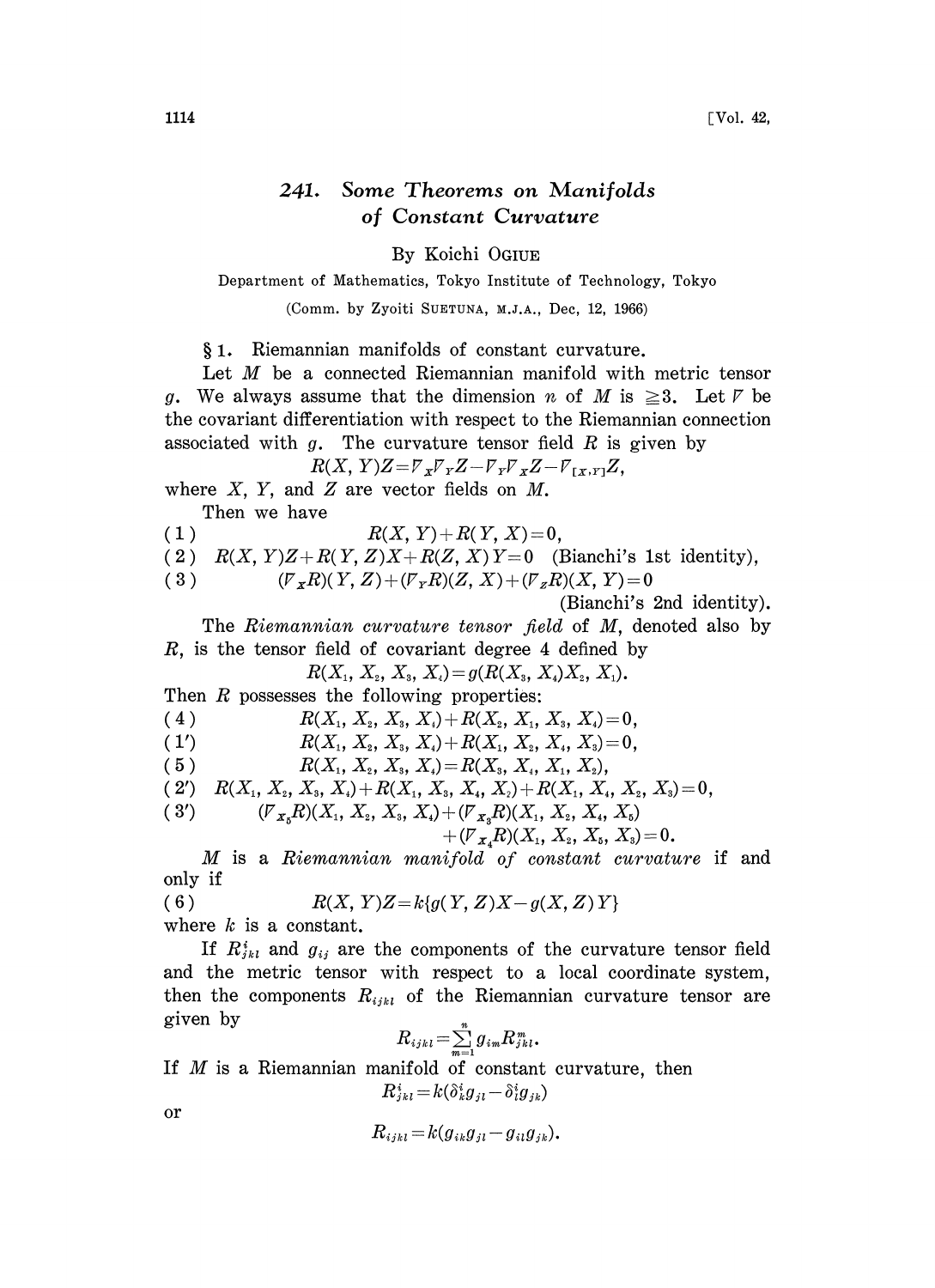Theorem 1. M is a Riemannian manifold of constant curvature if and only if  $R(X, Y)Z$  is a linear combination of X and Y for every X, Y, and Z.

*Proof.* If  $M$  is a Riemannian manifold of constant curvature, then the equation (6) means that  $R(X, Y)Z$  is a linear combination of  $X$  and  $Y$ .

To prove the converse, let  $R(X, Y)Z$  be a linear combination of X and Y for every  $X, Y$ , and Z. Then there exist two tensor fields  $\alpha$  and  $\beta$  of covariant degree 2 such that

$$
R(X, Y)Z = \alpha(Y, Z)X + \beta(X, Z)Y.
$$

From (1) we have

 ${\alpha(Y, Z) + \beta(Y, Z)}\{X + {\alpha(X, Z) + \beta(X, Z)}\}Y = 0.$ 

Since X, Y, and Z are arbitrary, we get  $\alpha+\beta=0$ . Hence we have ( 7 )  $R(X, Y)Z = \alpha(Y, Z)X - \alpha(X, Z)Y$ .

This, together with (2), implies

(8)  $\alpha(X, Y) = \alpha(Y, X)$  for every X and Y.

Let  $\alpha_{ij}$  denote the components of  $\alpha$ . Then (7) can be written as follows: (7')  $R_{jkl}^{i} =$ 

or

(7")  $R_{ijkl} = \alpha_{lj} g_{ik} - \alpha_{kj} g_{il}$ 

This, together with (4), implies<br>
(9)  $\alpha_{ij}g_{ik} - \alpha_{kj}g_{il} + \alpha_{li}g_{jk} - \alpha_{ki}g_{jl} = 0.$ 

(9)  $\alpha_{ij}g_{ik} - \alpha_{kj}g_{il} + \alpha_{li}g_{jk} - \alpha_{ki}g_{il} = 0$ .<br>Let  $(g^{ij})$  denote the inverse matrix of  $(g_{ij})$ . Multiplying (9) by  $g^{il}$ and summing with respect to i and l we obtain  $\alpha = \frac{a}{n}g$ , where  $a = \sum_{i,l=1}^{n} g^{il} \alpha_{il}$ . Hence we have

$$
R(X, Y)Z = k\{g(Y, Z)X - g(X, Z)Y\},\
$$

that is,

$$
R^i_{jkl}\!=\!k(\delta^i_k g_{jl}\!-\!\delta^i_l g_{jk}),
$$

where  $k = -\frac{a}{n}$  is a function on M. This, together with (3), implies

$$
k_{\cdot m}(\delta_k^ig_{j1}-\delta_l^ig_{jk})+k_{\cdot k}(\delta_l^ig_{jm}-\delta_m^ig_{jl})+k_{\cdot l}(\delta_m^ig_{jk}-\delta_k^ig_{jm})=0,
$$

where  $k_{m}$  denote the components of the covariant differential  $\bar{v}k$ . Taking the trace with respect to  $i$  and  $m$  we obtain

$$
k_{, \iota} g_{\scriptscriptstyle jk} \!-\! k_{\scriptscriptstyle \cdot k} g_{\scriptscriptstyle jl} \!=\! 0.
$$

Multiplying by  $g^{jk}$  and summing with respect to j and k we have  $k_{,i} = 0$ .

Hence  $k$  is a constant.

Let M be a manifold with torsionfree affine connection and curvature tensor field  $R$ . It is natural to say that  $M$  is a *manifold* of constant curvature if  $R(X, Y)Z$  is a linear combination of X and Y for every  $X, Y$ , and  $Z$ .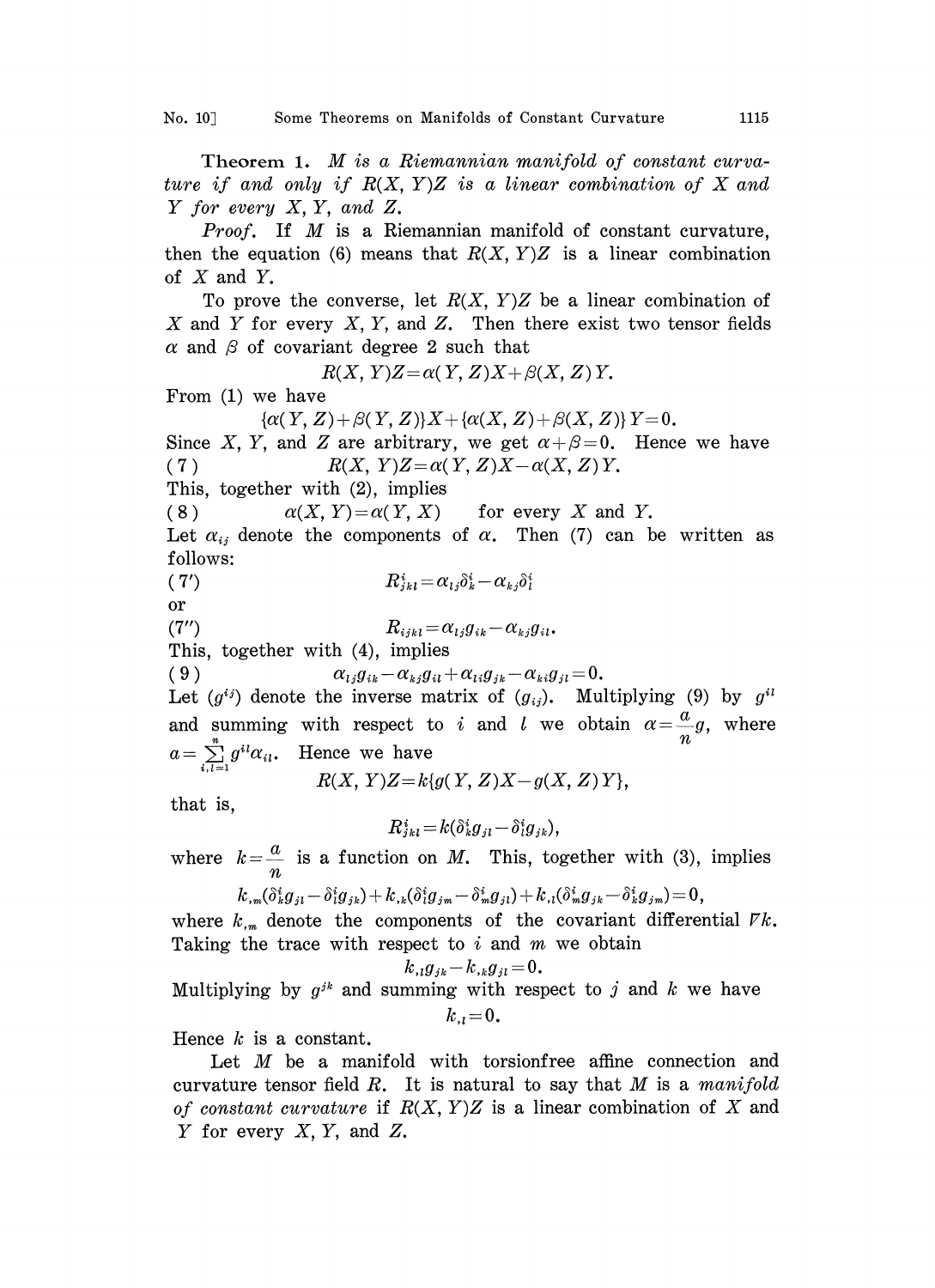§ 2. Kählerian manifolds of constant holomorphic curvature.

Let  $M$  be a connected Kählerian manifold with complex structure J and with Kählerian metric  $g$ . We always assume that the real dimension  $2n$  of M is  $\geq 4$ . Let V be the covariant differentiation with respect to the Kählerian connection associated with  $(J, g)$ . Then the curvature tensor field R satisfies  $(1)$ ,  $(2)$ ,  $(3)$ , and

(10)  $R(JX, JY) = R(X, Y),$ 

(11)  $R(X, Y)JZ = JR(X, Y)Z$ .

M is <sup>a</sup> Kiihlerian manifold of constant holomorphic curvature if and only if

(12) 
$$
R(X, Y)Z = k\{g(Y, Z)X - g(X, Z)Y
$$

 $+ \Omega(Y, Z)JX - \Omega(X, Z)JY - 2\Omega(X, Y)JZ\},$ 

where  $\Omega$  denotes the 2-form defined by  $\Omega(X, Y) = g(JX, Y)$  for every  $X$  and  $Y$  and  $k$  is a constant.

Theorem 2. M is a Kählerian manifold of constant holomorphic curvature if and only if  $R(X, Y)Z$  is a linear combination of  $X, Y, JX, JY, and JZ$  for every  $X, Y, and Z$ .

**Proof.** If  $M$  is a Kählerian manifold of constant holomorphic curvature, then the equation (12) means that  $R(X, Y)Z$  is a linear combination of  $X, Y, JX, JY$ , and  $JZ$ .

To prove the converse, let  $R(X, Y)Z$  be a linear combination of X, Y, JX, JY, and JZ for every X, Y, and Z. Then there exist five tensor fields  $\alpha$ ,  $\beta$ ,  $\lambda$ ,  $\mu$ , and  $\nu$  of covariant degree 2 such that

> $R(X, Y)Z = \alpha(Y, Z)X + \beta(X, Z)Y + \lambda(Y, Z)JX$  $+\mu(X, Z)JY+\nu(X, Y)JZ.$

From (10) we have

 ${\alpha(Y,Z) + \lambda(JY,Z)}\{X+\{\beta(X,Z) + \mu(JX,Z)\}Y$  $+\{\lambda(Y,Z)-\alpha(JY,Z)\}JX+\{\mu(X,Z)-\beta(JX,Z)\}JY$  $+ \{\nu(X, Y) - \nu(JX, JY)\}JZ = 0.$ 

Since  $X$ ,  $Y$ , and  $Z$  are arbitrary, we get

(13)  $\lambda(Y, Z) = \alpha(JY, Z),$ 

- (14)  $\mu(X, Z) = \beta(JX, Z),$
- (15)  $\nu(X, Y) = \nu(JX, JY)$

for every  $X$ ,  $Y$ , and  $Z$ .

From (1) we have

$$
{\alpha(Y,Z)+\beta(Y,Z)\}X+{\alpha(X,Z)+\beta(X,Z)\}Y\\+\{\lambda(Y,Z)+\mu(Y,Z)\}JX+\{\lambda(X,Z)+\mu(X,Z)\}JY\\+\{\nu(X,Y)+\nu(Y,X)\}JZ=0.
$$

Since  $X$ ,  $Y$ , and  $Z$  are arbitrary, we get

- (16)  $\alpha + \beta = 0,$
- (17)  $\lambda + \mu = 0,$
- and